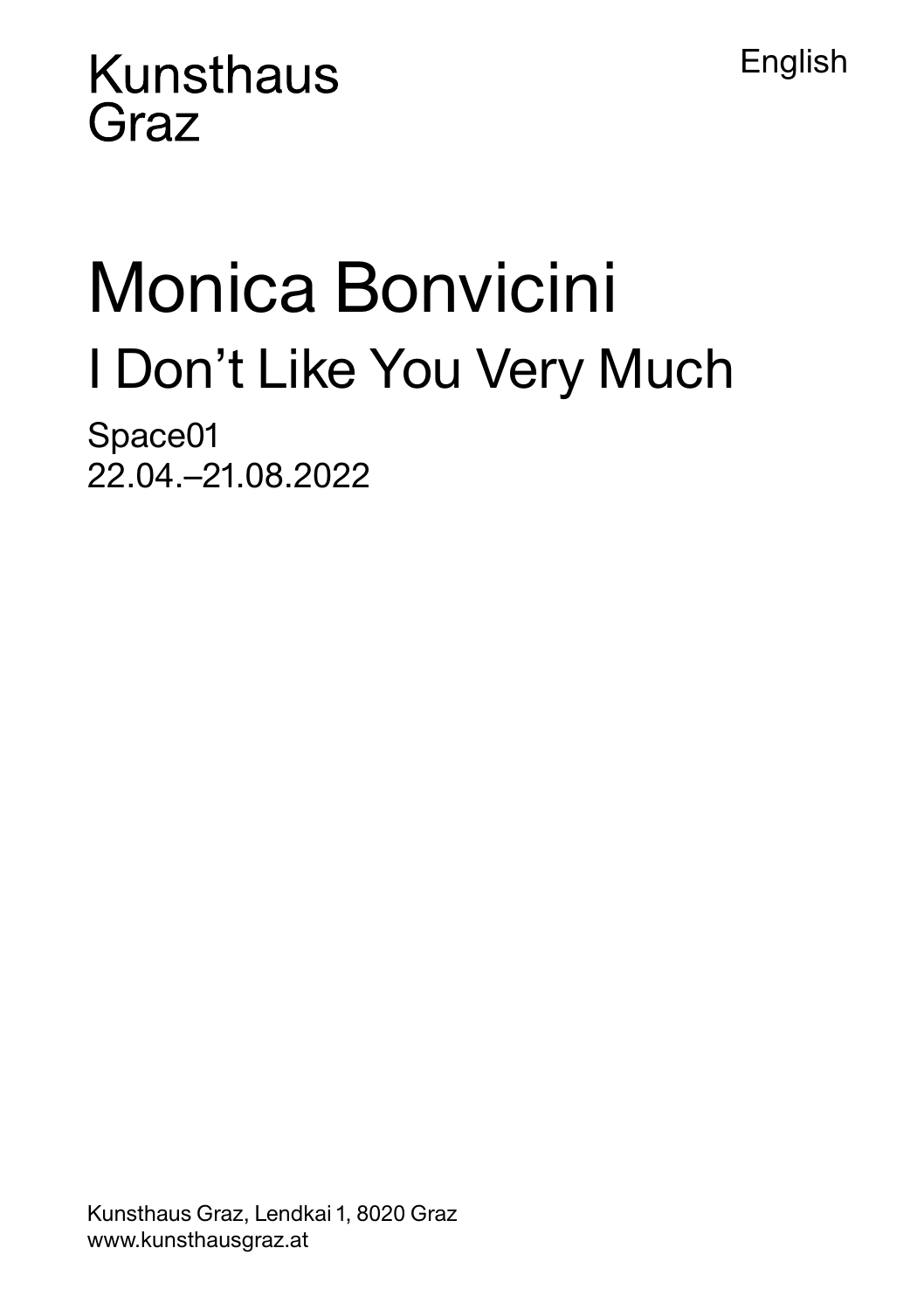Like a calculated disaster, the timber construction of a house lies scattered in the exhibition space. What seems to have been thrown down after the passage of a hurricane is the third design of the architectural sculpture *As Walls Keep Shifting*, from which issues such as the construction of identity, relationships, desire and power structures emerge.

The show revolves around themes that have engaged Monica Bonvicini for years: climate crisis, destruction, normativity, domesticity, control, as well as the escape from standardisation processes and gender roles. The works offer a kaleidoscopic view on institutionalised architecture, the private and the public.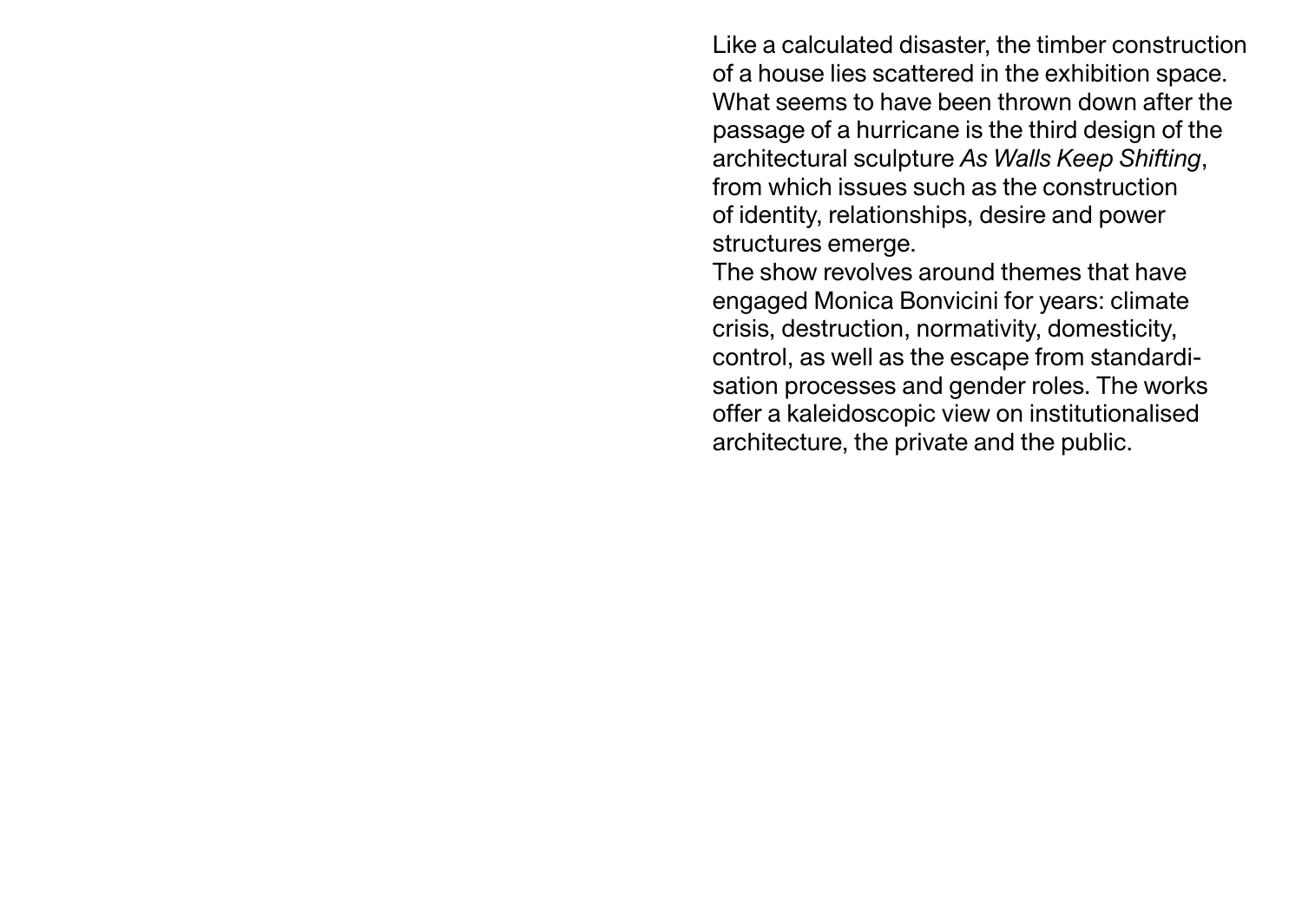*I See a White Building, Pink and Blue*, 2020 Full HD video projection, 16:9, colour, stereo sound

*I See a White Building, Pink and Blue* is a video installation, a wallhigh projection of abstract moving images accompanied by loud, monotonous sound.

With rhythmic camera movements, abstract moving images appear, mostly sombre and in shades of grey, occasionally interrupted by recognisable motifs such as an upside-down parked car or protruding beams of light, accompanied by a booming sound or sudden 'light-hearted' birdsong. The title is borrowed from the British neurologist Oliver Sacks talking about a woman's experience of hallucinations. She compared it to a film – one that she didn't want or choose to see. The video was created in spring 2020 and was recorded by the artist with her smartphone during daily bicycle rides to her studio as the Covid-19 pandemic emerged. This is the original sound made by the movement of her body and resembles the rhythm of a heart or blood pumping. *I See a White Building, Pink and Blue* can be interpreted as a shaky vision on current global, social and political issues.

*As Walls Keep Shifting*, 2019–2022 Silver fir timber, pigment colour, screws & nails  $868 \times 828 \times 870$  cm (H  $\times$  W  $\times$  D). at Kunsthaus Graz: ground floor: 317 × 828 × 870 cm, 1st floor: 340 × 828 × 870 cm, roof:  $175 \times 905 \times 990$  cm

*As Walls Keep Shifting* is a largescale, site-specific artwork. A wooden structure of half a house, disassembled in three parts. Without walls, without windows, it is built anew and in dialogue with each new institution it encounters. The artwork dominating the exhibition space presents itself as the scaffolding of a one-family residence constructed on a 1 : 1 scale. Bonvicini's appropriation and adaptation of this type of house was first shown in its original version at the OGR in Turin in 2019. In Graz, the sculpture lies scattered around the place, like the remains of a calculated disaster: the upper floor slides upon the ground floor, wedging itself onto it, while the roof leans against the Kunsthaus travellator, threatening to take over the entire space. The work's title, *As Walls Keep Shifting,* refers to the *House of Leaves* novel by Mark Z. Danielewski, similarly rendering a powerful metaphorical image of the house as a living space.

The timber construction reflects the power dynamics of the family system, the socio-economic periphery and its chaos. The project questions the establishment of private space together with its resulting discontents, such as seclusion, intimate dynamics, disappointment and reactionary feelings.

The architectural sculpture can be considered as a bio construction: with a wooden house you have an energy saving of 40 to 50% on average compared to concrete or brick buildings. Solid wood does not burn, it chars slowly and only on the surface; if matched with specific insulating materials it allows for a very low energy consumption. *As Walls Keep Shifting* is made of about 20 cubic metres of solid fir wood – about 12 tons – and more than 1000 screws.

*Beer Cans*, 2008 Four beer cans, black latex, chromed chain  $24 \times 33 \times 33$  cm

The hanging sculpture *Beer Cans* is composed of reused beer cans and liquid rubber, held together by a golden queer chain. The once fluid black material tightens the aluminium, which becomes a firmer body, like an undefined and incomprehensible fetish object. It resembles a salvaged piece of

trash covered by thick oil, spread out into the ocean and rescued. By taking the beer can as a symbolic element for 'the men that never have to ask', Bonvicini takes an implied critical look at how toxic masculinity is still rampant today. Bonvicini draws a witty connection between the afflicted, drippy status of the beer cans, and decadent aspects of our contemporary society, such as a sticky, outdated and ultimately useless label of manliness, difficult to wash away. *Beer Cans* presents itself as a carrier of socio-political hierarchies, questioning the cultural artificiality of gender and categories of power.

*Breach of D*é*cor*, 2020–2022 Textile print 830 × 403 cm

*Breach of Décor* is a colourful, soft overlay that visitors can walk on. Printed on the carpet are images of garments on the floor, taken from above in various places and thus showing different kinds of flooring (tiles, wooden floor, other carpets). The artist took the photographs herself over the course of almost two years both at home and also in hotels while travelling. Monica Bonvicini photographed the garments systematically, at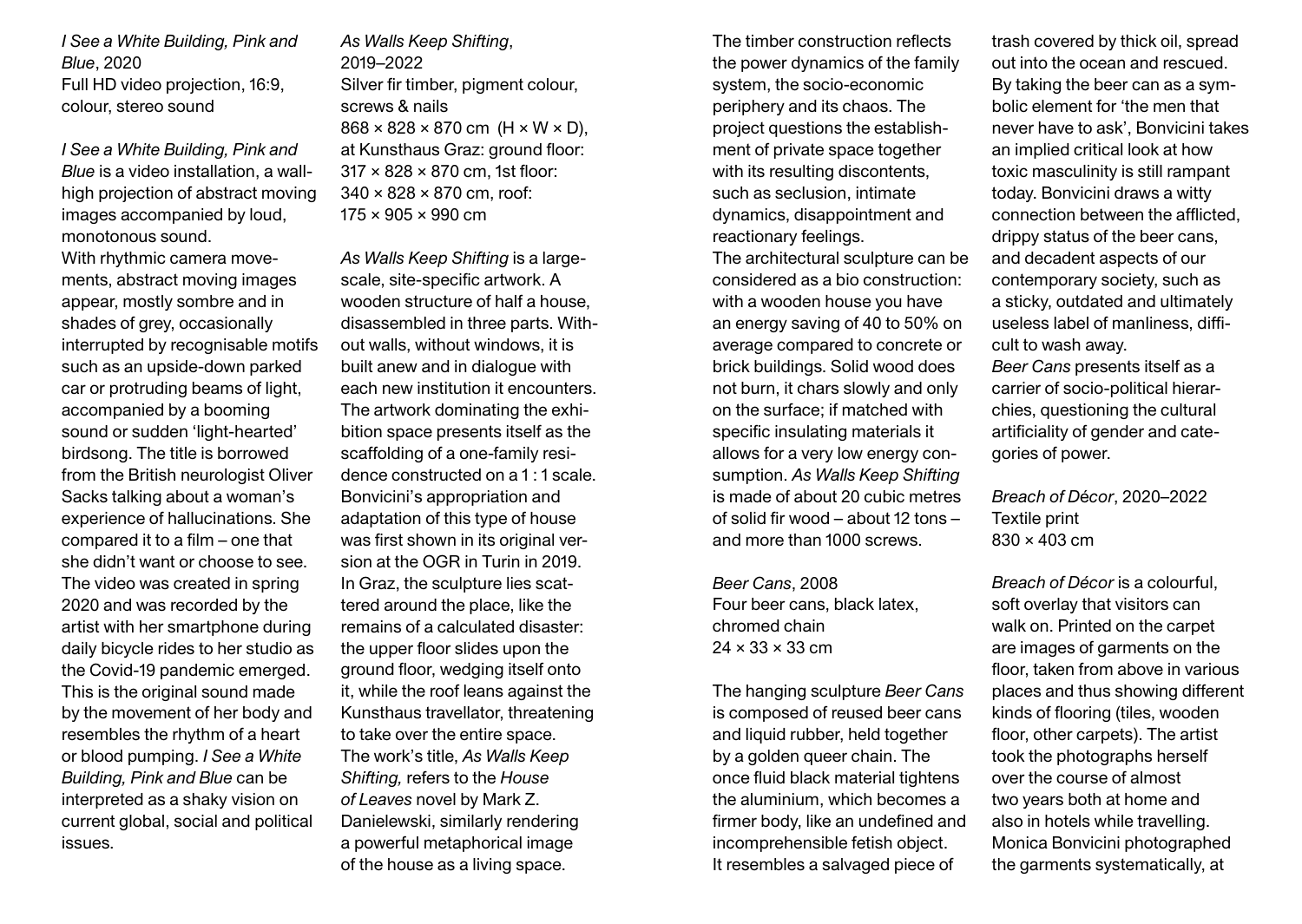the end of each day, after taking them off. The gesture of taking one's trousers off is strongly linked to the feeling of being at home and feeling safe in a domestic environment. Through this gesture of immaterial archiving, what seems very private and almost intimate becomes a frozen image of privacy that mutates into décor. Reflecting on the responsibility of domestic labour, the artist redefines the intrinsic value of an act of care towards the household, letting a daily, intimate moment challenge the idea of *order* itself.

### *Würth Posters*, 2022 Different locations within *As Walls Keep Shifting*

Reproductions of Würth Calendar images are disseminated around the architectural sculpture *As Walls Keep Shifting*, covering an entire floor or the back of the stairs. The work is a continuation of Bonvicini's photographic series *Nude in the Workshops*, in which the artist took pictures of similar calendars in different workshops she visited while producing her works. There are a large number of calendars like this in which softporn images of young women are the theme. Würth distributes its calendars to all of its customers. It is easy to find them on construction sites, car shops, truckers'

cabins, metal workshops or, in general, in a lot of male-dominated workplaces. Scattered around the house, they provide a sense of uncanniness, of desolation and solitude. They stand for a confrontational symbol of gender dis-equality hopefully over by now.

*Make Time for the Sunset*, 2022 HD colour video, 18:24 min, loop

*Make Time for the Sunset* is a double-edged invitation for the audience both to *look* and to *look away*. The work examines a total of 104 pages of calendars with a video camera, always moving and searching the same way. As an unsettling voyeuristic collection, the male gaze is exasperated in a crooked exploration and slow dissections of the portrayed bodies: the almost maniacal stare perceived when in front of the collection is initially destabilising, and increasingly suffocating in its persistence.

*Make Time for the Sunset* is presented on a small monitor inside the structure of *As Walls Keep Shifting*: the visitor is lured in to take a peek at the videos, while being prevented from trespassing the boundaries of the allotted location. In this way, *Make Time for the Sunset* plays twice with

the idea of voyeurism, forcing the viewer to embody the voyeur by both looking at the videos and looking at the inaccessible screen.

*Swept Away*, 2019 Nickel silver casting  $96.5 \times 16.5 \times 4 \text{ cm}$ 

A cast broom. Useless. Reminiscent of a metaphorical cleaning, the sculpture stays still, hanging on the wall, as if waiting for someone. After the First World War, Tristan Tzara wrote in the 1918 Dada Manifesto: 'We must sweep and clean. Affirm the cleanliness of the individual after the state of madness…' What about now? Could this broom sweep away male chauvinistic perspectives, discriminatory policies, the leftovers of unseen domestic labour?

*Love Never Win*, 2022 Red neon tubes, electric cables 121 x 67 x 4 cm

*Love Never Win* is a red neon piece. With the three keywords of the light sculpture, Monica Bonvicini draws our attention to the problematic mediation and visual representation of relationships. The light-work reflects upon the feeling of love, its link to failure and violence and its fierce entanglements with the capitalist state.

The artist chose to materialise the three words against the most common and popular trinomial: *Omnia Vincit Amor* (Love wins it all). This is the first part of a famous verse by the poet Virgil. It is a phrase written in his *Bucolics* and part of a verse that reads in full: 'omnia vincit amor et nos cedamus amori', that is: love wins it all and we give in to love. By creating a red neon antagonist of the slogan, Bonvicini highlights commodification practices in the exploitation of human feelings in the Capitalocene. The work relies on the same simplicity as Virgil's *Omnia Vincit Amor*, but speaks of the inflation and delusion of love relationships instead, constructed at the crossroads of advertising, psychology and power. Its alarming red colour adds a second critical layer to the artwork, as informed by the lines of Walter Benjamin's *One-Way Street (1928)*: 'What, in the end, makes advertisements so superior to criticism? Not what the moving red neon sign says – but the fiery pool reflecting in the asphalt'. The neon sign thus unites important aspects in the work of Monica Bonvicini: a sensitivity for the potential of language, an interest in industrial materials, and a determined questioning of ever evolving power structures.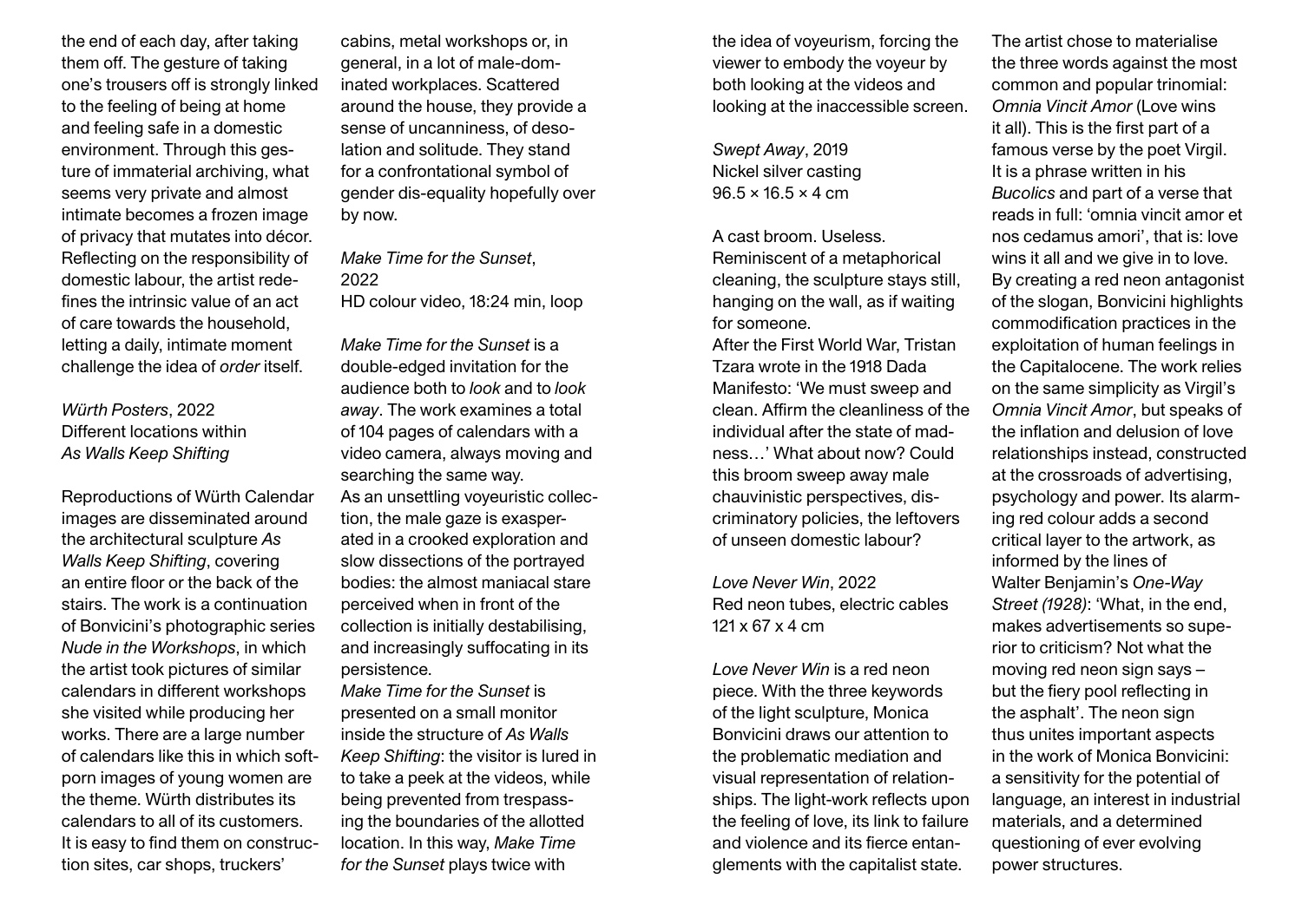*Tree of Anger*, 2021 7 printed embossed aluminium sheets, stainless steel buckles and mounting brackets  $60 \times 40 \times 4$  cm

Bonvicini's installation *Tree of Anger* ironises and questions the associations of masculinity and shows of force associated with construction methods. The installations provide confrontations and meditations on determining the nature of architecture – examining how design and established structures inform and affirm gender roles and classist systems. *There are so many roots to the tree of anger that sometimes the branches shatter before they bear.* (Audre Lorde) Stemming from the *Who said it was simple* poem's incipit by feminist writer Audre Lorde, 1973, *Tree of Anger* plays on literary order and disorder: red shields of aluminium are attached to the wooden structure of the house. Acting as welcoming (or warning?) signs, these plaques

enter critical affiliation with the place itself and with all those they encounter, offering a stark response to the abuse of power and oppression women and

minorities face daily.

By opposing the intimate and private action of writing with the experience of public life and space – from city architecture to natural environments – Bonvicini conjures a mixture of fiction and institutional critique which invests the audience word by word, piece by piece, growing with the *tree of anger.*

*Who Uses It Where It Comes From And How To Tie It*, 2022 Bronze, black patinated ca. 108 x 28 x 4.5 cm

The theme of manual work and associated male stereotypes are present in many works by Monica Bonvicini, including *Who Uses It Where It Comes from And How To Tie It*.

A black, patinated cast axe hangs from the same rope that covers – in an untypical way – its handle. As if in a delicate lace, the bronze cast sculpture dangles dangerously from the roof.

The title embeds three questions for which the object discussed, the *it*, remains unknown. The source of the title is the *Ashley Book of Knots*, an encyclopaedia of knots first published in 1944 by Clifford Warren Ashley, one of the most important and extensive books on knots. With this piece Bonvicini expands her research on sex and violence,

placing them under scrutiny, together with the normative conception of a home. By investigating the arbitrary engendering of things and places, the artwork aims to remind the viewer of how binary gender roles, patriarchal institutions, class distinctions and capitalist mantras can be deconstructed with rigour and humour.

*Ripping*, 2021 LED, electric cable, leather, Green-TEC

*Ripping* combines two everyday objects: LED lights and ordinary, black leather belts. The neon tubes hang vertically from the ceiling and shine in a brilliant white. Leather belts are bulging from the bottom of the light tubes. The metamorphosis between light and leather is given even more weight by the withdrawn, slender appearance. The belt, both an everyday object and a male marking, is not illuminated but is part of what it contradicts – visibility, specificity and ornament. Besides being part of dressing-up routines, belts are also a cultural symbol of masculinity, order, and discipline. They can be associated with physical abuse, sexual practices, and violence. With its vast dispersion of light, *Ripping* explores how even objects with strong connotations can violently

take apart and split open stereotyped and dominant cultural categories without taking themselves too seriously.

*Pleasant*, 2021 Asphalt paint on mirror 150 × 100 cm

The work features a sentence painted in colour directly on the surface of a mirror: a quote by author Diane Williams, as part of *Expectant Motherhood* in *Vicky Swanky is a Beauty*, 2012: '"I don't like them or my brother. My children don't like me." "Why are you so unpleasant?" I answered, "I don't wish you well."'

Mirroring the surrounding elements, this piece alone creates a cacophony of overlapping voices capable of transforming the space into a labyrinth of references and situations.

*Pleasant* is part of a new series of mirrors depicting quotes and edited texts by female writers, all centred around the discomfort stemming from relationships and living within domestic walls.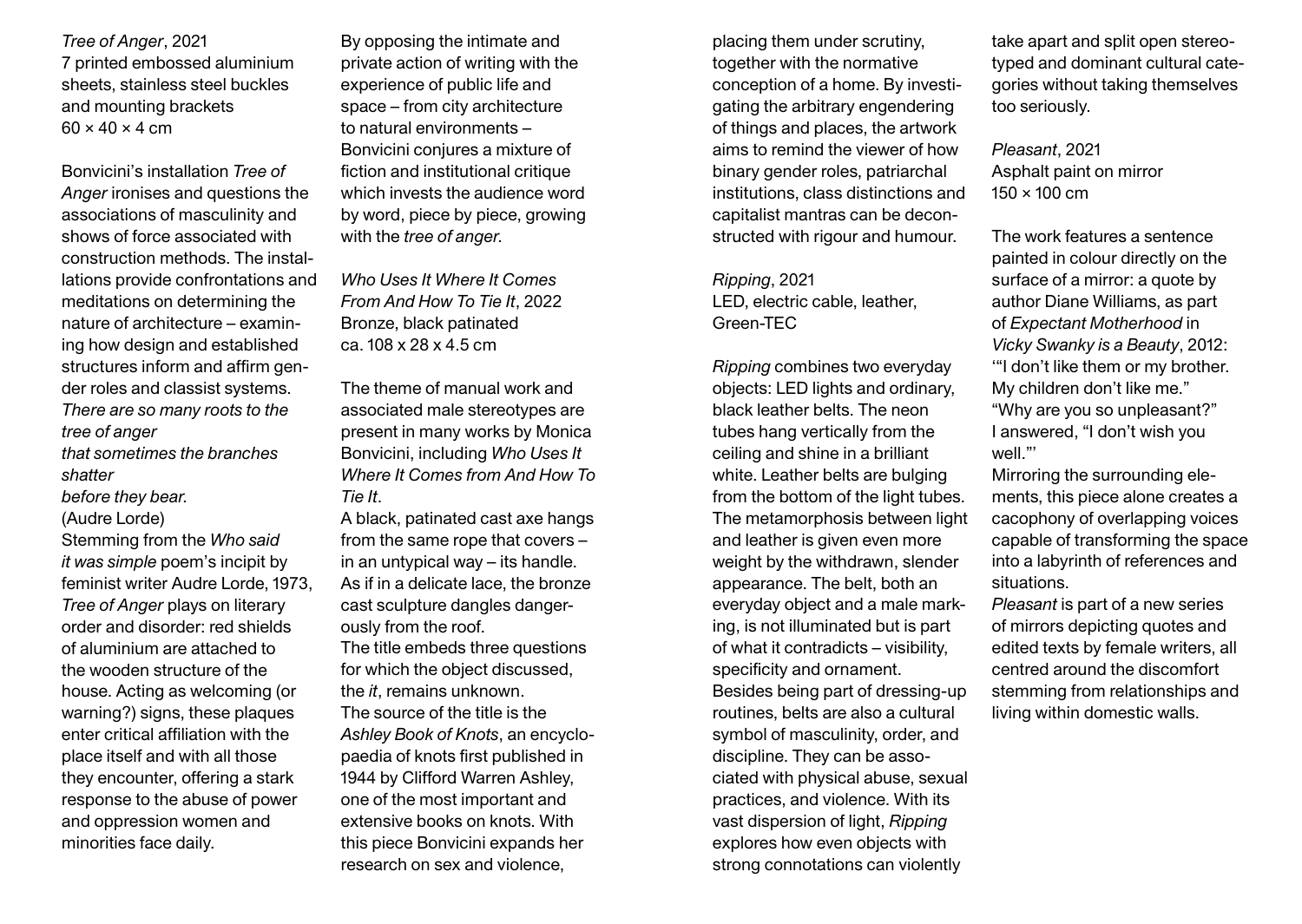*I Light the Fire*, 2018–2022 Sound file, 1 h 47 min, loop

A sound piece, tracking the song *Our House* written by Graham Nash for Joni Mitchell in 1970, pretty much the same time the houses in the photographs were built, invades the exhibition space annoyingly, dismantling the idyllic idea of the house as a nest for security and love.

*Italian Homes*, 2019 Series of 40 colour photographs, Pigment print on paper Framed  $60.5 \times 81$  cm

For the series *Italian Homes,* Monica Bonvicini carried out photographic documentation of semi-detached houses in Lombardy, Italy that were designed and built towards the end of the 1960s, beginning of the 1970s, for the 'traditional' family of the time.

Each house differs from the other in how it has been changed by its inhabitants. Once built to be rigorously identical in all their parts, the new diversity of façades contradicts the basic idea of the social claim of this architecture, which should create the same living conditions for homogeneous social groups.

The series *Italian Homes* is composed of photographs depicting

exteriors of initially homogeneous Italian houses from the late 1960s that over the years have revealed themselves to showcase diversity and individual aesthetics. The project expands on investigating how the reappropriation of architecture and the role of buildings in our society can be a tool for critique and social commentary and identify houses as signifiers of social change and the passage of time.

#### *You to Me*, 2022

Steel, powder-coated tube, 18 steel chains, 36 steel handcuffs Dimensions variable

Shown for the first time and specifically conceived for the space, *You to Me* dominates the fully glazed top floor, the Needle: hanging from a pipe installed at the ceiling, handcuffs invite and provoke the visitors to make use of them. This setup, a carrier of evident sexual or violent connotations, functions as a reflection on the role of the audience and the objectification of the body in institutional spaces. In an extreme act of displacement, the body of the audience performs on the open stage of the art institution, almost en plein air, overlooking the cityscape.

*You to Me* exposes the threads of a possible failed romance

between the viewers and the institution, and highlights the threshold between a private affair and a public scandal, intertwining emotional relationships with architectural and patriarchal violence.

#### Monica Bonvicini

Monica Bonvicini (\* 1965 in Venice) studied art in Berlin and at the California Institute of the Arts (CalArts) in Valencia, CA. She lives and works in Berlin. Bonvicini has received several awards, including the Golden Lion at the Biennale di Venezia (1999) and the Oskar Kokoschka Prize, Vienna (2020). She has participated in many prominent biennials, such as Berlin, Paris, Istanbul and Venice as well as in numerous major exhibitions. Her works are represented in several museum collections and permanent installations in public space. From 2003 until 2017 she was teaching Performative Arts and Sculpture at the Academy of Fine Arts Vienna, since 2017, she holds the professorship for Sculpture at the Universität der Künste Berlin.